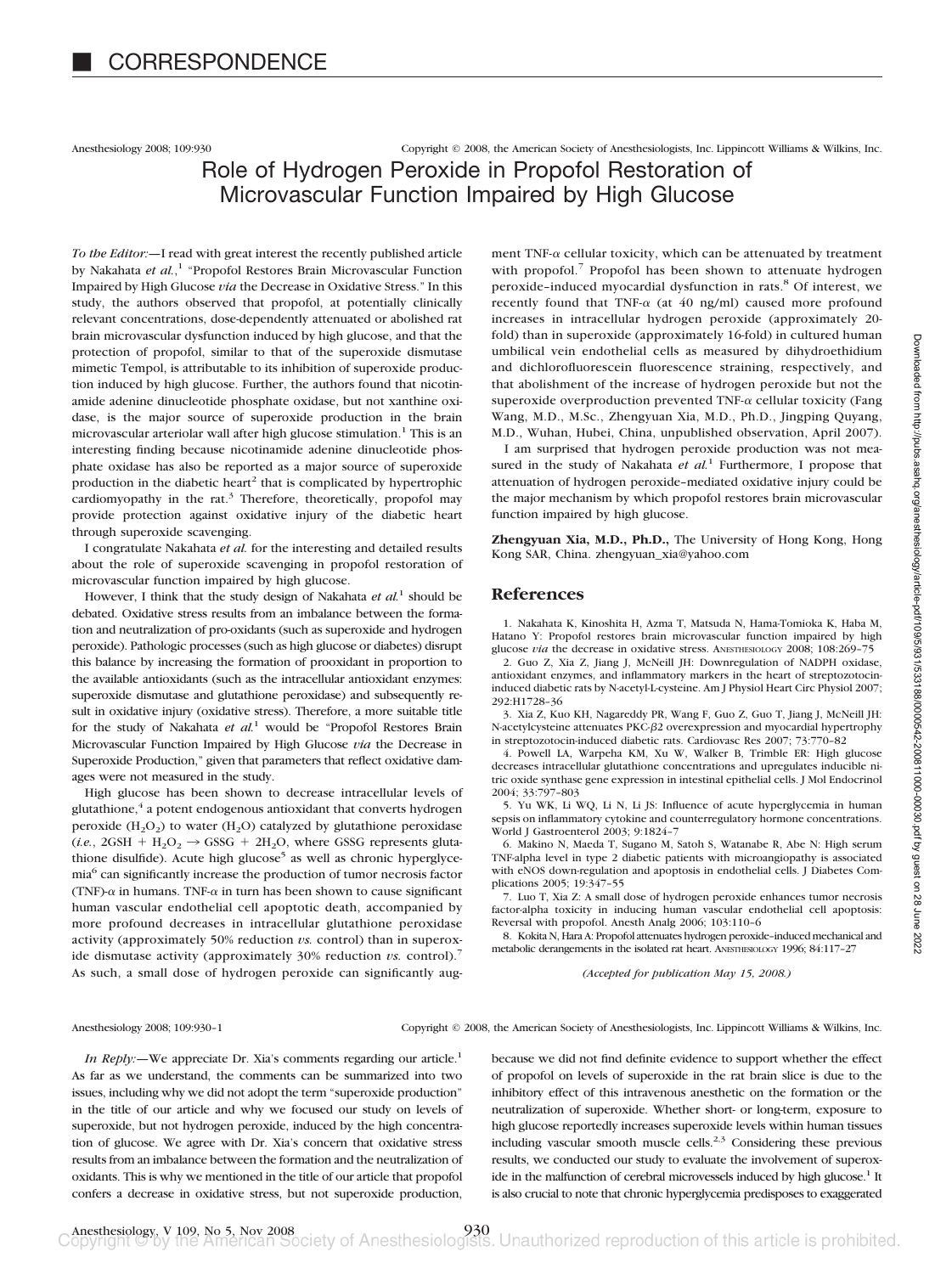inflammatory response and leukocyte dysfunction corresponding with superoxide production induced by nicotinamide adenine dinucleotide phosphate oxidase.4 Therefore, it seems difficult to draw the conclusion that hydrogen peroxide solely contributes to all inflammatory processes induced by hyperglycemia and/or diabetes mellitus.

**Hiroyuki Kinoshita, M.D., Ph.D.,\* Katsutoshi Nakahata, M.D., Ph.D., Toshiharu Azma, M.D., Ph.D., Naoyuki Matsuda, M.D., Ph.D.** \*Wakayama Medical University, Wakayama, Japan. hkinoshi@pd5.so-net.ne.jp

## **References**

1. Nakahata K, Kinoshita H, Azma T, Matsuda N, Hama-Tomioka K, Haba M,

Hatano Y: Propofol restores brain microvascular function impaired by high glucose *via* the decrease in oxidative stress. ANESTHESIOLOGY 2008; 108: 269–75

2. Kinoshita H, Azma T, Nakahata K, Iranami H, Kimoto Y, Dojo M, Yuge O, Hatano Y: Inhibitory effect of high concentration of glucose on relaxations to activation of ATP-sensitive  $K^+$  channels in human omental artery. Arterioscler Thromb Vasc Biol 2004; 24:2290–5

3. Worthley MI, Holmes AS, Willoughby SR, Kucia AM, Heresztyn T, Stewart S, Chirkov YY, Zeitz CJ, Horowitz JD: The deleterious effects of hyperglycemia on platelet function in diabetic patients with acute coronary syndromes: Mediation by superoxide production, resolution with intensive insulin administration. J Am Coll Cardiol 2007; 49:304–10

4. Gyurko R, Siqueira CC, Caldon N, Gao L, Kantarci A, Van Dyke TE: Chronic hyperglycemia predisposes to exaggerated inflammatory response and leukocyte dysfunction in Akita mice. J Immunol 2006; 177:7250–6

*(Accepted for publication May 15, 2008.)*

Anesthesiology 2008; 109:931–2 Copyright © 2008, the American Society of Anesthesiologists, Inc. Lippincott Williams & Wilkins, Inc.

# Lost in Translation: The Mallampati Score?

"Originally there were three Mallampati grades; a fourth was added by Samsoon and Young."—Pilkington *et al.*<sup>1</sup>

*To the Editor:—*We read with interest the recent editorial commentary by Isono<sup>2</sup> referencing the article by Kodali *et al.*<sup>3</sup> Isono states: "The Mallampati classification is a rough estimate of the tongue size relative to the oral cavity. . . . In addition to difficult tracheal intubation, Mallampati class 3 or 4 is an independent predictor for difficulty of mask ventilation during anesthesia induction and presence of obstructive sleep apnea."<sup>2</sup> In contrast, Kodali *et al.* state: "In the first study, we used the conventional Samsoon modification of the Mallampati score to evaluate airway changes."<sup>3</sup> We believe that while Kodali et al. correctly identify the Samsoon-Young modification of the Mallampati score, which changed the original 3-point scale of Mallampati to a 4-point scale,  $4.5$  the editorial comment represents the latest example of the Mallampati score being "lost in translation."

Other examples of the confusion this change generated can easily be found. Farcon *et al.*,<sup>6</sup> in their report on changing airway score during labor, state: "For this reason, a Mallampati evaluation of the airway with or without the Samsoon–Young additions is performed . . . on admission of the pregnant woman to hospital." However, they then confuse the issue by stating: "A repeat airway evaluation... revealed marked edema of the lower pharynx giving rise to a Mallampati score of III–IV." In contrast, Pilkington *et al.*<sup>1</sup> (quoted above), in their study of airway changes in pregnancy, clearly noted the difference between the original Mallampati score out of 3 and the addition of a fourth grade by Samsoon and Young.

In chapter 21 of *Shnider and Levinson's Anesthesia for Obstetrics*, Stackhouse and Bainton<sup>7</sup> appropriately outline both the original Mallampati classification and the score's modification by Samsoon and Young. However, their figure 21.1 carries the confusing legend: "Mallampati classification. Pictorial classification of the pharyngeal structures as seen when conducting the examination." Fortunately, the situation is redeemed by an acknowledgment that follows: "Adapted from Samsoon GLT, Young JRB . . ."

Malinow,<sup>8</sup> writing in Norris's *Obstetric Anesthesia*, 2nd Edition, first cites Samsoon and Young's retrospective review of "seven parturients who previously experienced failed intubation." He then references the article by Rocke *et al.*,<sup>9</sup> who "calculated the relative risk of difficulty at tracheal intubation *versus* a Mallampati class 1 airway." However, table 3, which lists "Relative risk of factors associated with difficulty at tracheal intubation as compared with an uncomplicated Mallampati class 1 evaluation," includes as an "anatomic feature—Mallampati 4." Yet Rocke *et al.* clearly state: "We have therefore evaluated the Mallampati test as modified by Samsoon and Young in a large obstetric population undergoing cesarean section under general anesthesia."<sup>9</sup>

Watanabe and Handa's<sup>10</sup> chapter titled "Difficult and Failed Intubation" in the *Textbook of Obstetric Anesthesia* edited by Birnbach, Gatt, and Datta includes an illustration (fig. 32-1) of four upper airway views (class I–IV) said to originate from the original 1985 article by Mallampati *et al.*<sup>4</sup>

Similarly, Kuczkowski, Reisner, and Benumof's $^{11}$  chapter, "The Difficult Airway: Risk, Prophylaxis, and Management," in the latest edition of Chestnut's *Obstetric Anesthesia Principles and Practice* also includes an illustration (fig. 31-4) of four upper airway views (class I–IV) once again said to originate from the original 1985 article by Mallampati *et al.*

In a recent review titled "Airway Problems in Pregnancy," Munnur and Suresh<sup>12</sup> state that the Mallampati classification "evaluates the size of the tongue relative to the size of the oropharyngeal cavity. It is divided into four classes based on the oropharyngeal structures seen on opening the mouth: . . . ; and class IV, only hard palate." In addition, both Pilkington *et al.* and Rocke *et al.* are misquoted as having used the "Mallampati scores" to report on the incidence of "Mallampati class IV airways."

In a later article, these same authors, joined by de Boisblanc,  $13$  offer a clearer text rendition of the modification of the original Mallampati score by Samsoon and Young. However, figure 1 illustrates four airway classes with the legend: "Difficulty of intubation based on Mallampati classification. Adapted from Mallampati SR: A clinical sign to predict difficult tracheal intubation: A prospective study. *Can J Anaesth* 1985; 32: 429." It seems that Mallampati's six coauthors were lost in translation too.

In a lighter vein, Doyle and Wilson provide a similar illustration (no mention of its origin) in a continuing medical education program\* on management of the difficult airway published in *Anesthesiology News*. 14

In the interests of historical accuracy, we think it is important to clearly differentiate between the original 3/3 Mallampati score and 4/4 modification thereof published subsequently by Samsoon and Young. By so doing, the Mallampati score may emerge from its current situation of being "lost in translation" because of the confusion introduced by the Samsoon–Young modification and may thereby assume its proper and important place in the history and

<sup>\*</sup> Available at: http://www.CMEZone.com. Accessed May 14, 2008. practice of anesthesia.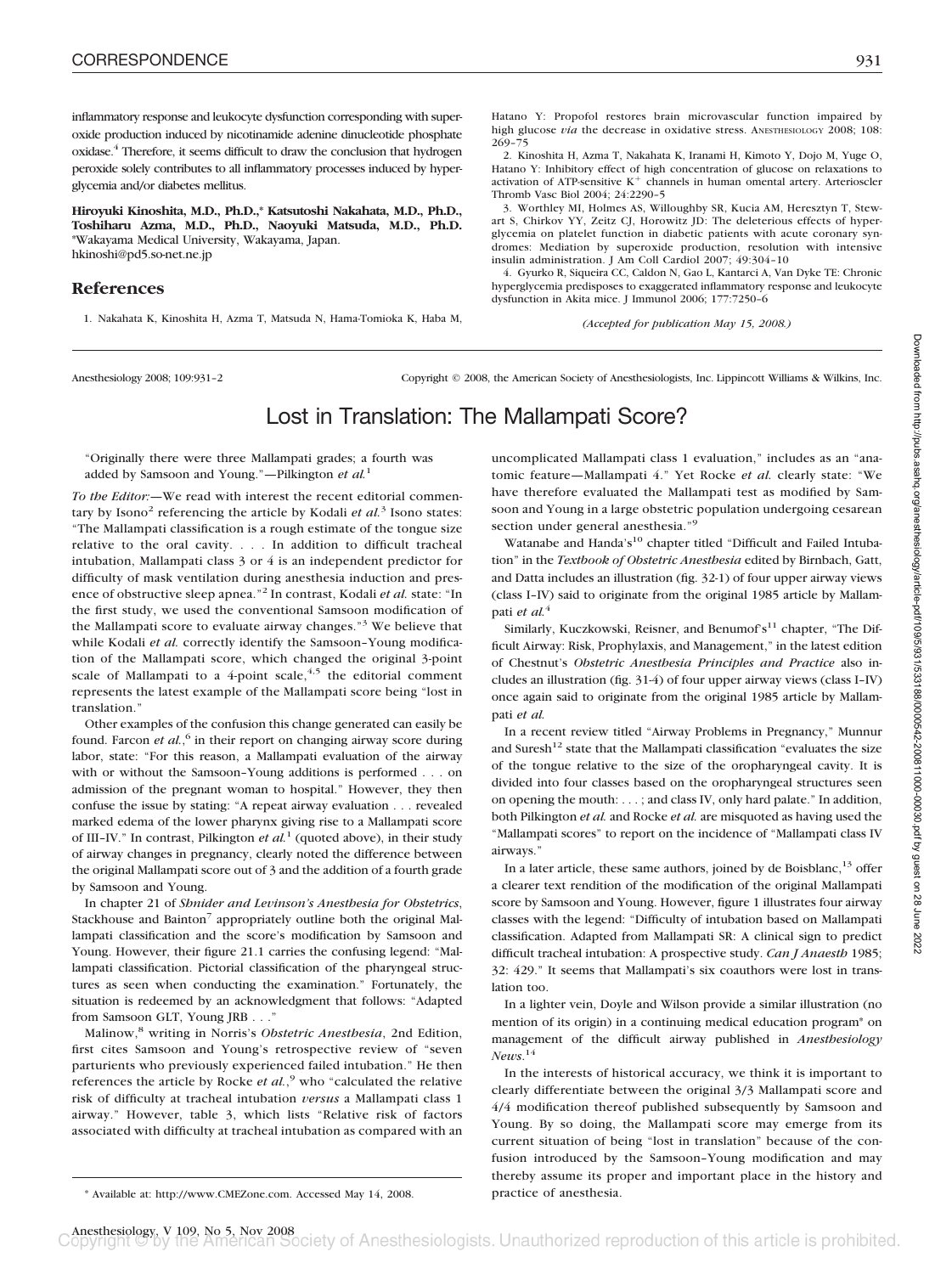**John W. Downing, M.D.,† Curtis L. Baysinger, M.D.** †Vanderbilt University School of Medicine, Nashville, Tennessee. john.downing@vanderbilt.edu

## **References**

1. Pilkington S, Carli F, Dakin MJ, Romney M, De Witt KA, Doré CJ, Cormack RS: Increase in Mallampati score during pregnancy. Br J Anaesth 1995; 74:638–42 2. Isono S: Mallampati classification, an estimate of upper airway anatomical

balance, can change rapidly during labor. ANESTHESIOLOGY 2008; 108:347–9 3. Kodali B-S, Chandrasekhar S, Bulich LN, Topulos GP, Datta S: Airway

changes during labor and delivery. ANESTHESIOLOGY 2008; 108:357–62 4. Mallampati SR, Gatt SP, Gugino LD, Desai SP, Waraksa B, Freiberger D, Liu PL: A clinical sign to predict difficult tracheal intubation: A prospective study. Can Anaesth Soc J 1985; 32:429–34

5. Samsoon GLT, Young JRB: Difficult tracheal intubation: A retrospective study. Anaesthesia 1987; 42:487–90

6. Farcon EL, Kim MH, Marx GF: Changing Mallampati score during labor. Can J Anaesth 1994; 41:50–1

7. Stackhouse RA, Bainton CR: Difficult airway management, Shnider and

Levinson's Anesthesia for Obstetrics, 4th edition. Edited by Hughes SC, Levinson G, Rosen MA. Philadelphia, Lippincott Williams & Wilkins, 2001, pp 375–6 8. Malinow AM: General anesthesia for cesarean delivery, Obstetric Anesthe-

sia, 2nd edition. Edited by Norris MC. Philadelphia, Lippincott Williams & Wilkins, 1999, pp 376–7

9. Rocke DA, Murray WB, Rout CC, Gouws E: Relative risk analysis of factors associated with difficult intubation in obstetric anesthesia. ANESTHESIOLOGY 1992; 77:67–73

10. Watanabe S, Handa F: Difficult and failed intubation, Textbook of Obstetric Anesthesia. Edited by Birnbach DJ, Gatt SP, Datta S. Philadelphia, Churchill Livingstone, 2000, p $45$ 7

11. Kuczkowski KM, Reisner LS, Benumof JL: The difficult airway: Risk, prophylaxis, and management, Obstetric Anesthesia Principles and Practice, 3rd edition. Edited by Chestnut DH. Philadelphia, Elsevier Mosby, 2004, p 540

12. Munnur U, Suresh MS: Airway problems in pregnancy. Crit Care Clin 2004; 20:617–42

13. Munnur U, de Boisblanc B, Suresh MS: Airway problems in pregnancy. Crit Care Med 2005; 33:s259–68

14. Doyle DJ, Wilson W: CME: Management of the difficult airway: Use of the laryngeal mask in three cases. Anesthesiol News 2006; 32:47–55

*(Accepted for publication June 26, 2008.)*

Anesthesiology 2008; 109:932 Copyright © 2008, the American Society of Anesthesiologists, Inc. Lippincott Williams & Wilkins, Inc.

*In Reply:—*I greatly thank Drs. Downing and Baysinger for raising an important issue, my mistranslation of the Mallampati classification in my Editorial view for the noticeable article by Kodali *et al.*<sup>1,2</sup> I totally agree with Drs. Downing and Baysinger that accurate knowledge and proper translation of the historical backgrounds of development of the anesthesia practice are important. Mallampati considered and hypothesized that the size of the base of the tongue is an important factor for determining the degree of difficulty during direct laryngoscopy.<sup>3</sup> Mallampati *et al.* prospectively tested and proved the clinical usefulness of a simple grading system of the relative tongue size into three classes by beautifully demonstrating its significant association with the laryngeal view during direct laryngoscopy in 210 adult patients.<sup>4</sup> After the milestone article was published in 1985, Samsoon and Young recalled 13 patients with failed intubation who were anesthetized during 1982–1985 at their institute and performed the airway assessment proposed by Mallampati *et al.* They noticed that even the soft palate was not visible in 12 of the 13 patients with failed intubation, and created the class 4 for these patients by modifying the original Mallampati classification.<sup>5</sup>

For reasons of historical accuracy and because of the fundamental differences between them, a clear distinction between the 3/3 Mallampati score $4$  and the  $4/4$  Samsoon–Young score<sup>5</sup> is necessary. As Drs. Downing and Baysinger indicated in their letter, confusion was introduced after the article was published by Samsoon and Young, although, needless to say, they significantly contributed to the improvement of preoperative airway assessment. Most likely, careless reading of the articles resulted in the confusion of "modified" Mallampati score currently used by many clinicians and researchers. The number of airway classes is not the only difference between the airway classification systems. Very few careful readers may recognize that the anatomical landmarks used for definitions of the airway classes and order of concealment of the structures by the tongue base significantly differ between them. Mallampati *et al.* defined three classes according to three anatomical landmarks seen as follows: class 1, faucial pillars, soft palate, and uvula; class 2, faucial pillars and soft palate; and class 3, soft palate.4 Samsoon and Young defined four classes according to four structures seen as follows: class 1, soft palate, fauces, uvula, and pillars; class 2, soft palate, fauces, and uvula; class 3, soft palate and base of uvula; and class 4, soft palate not visible.<sup>5</sup> Clearly, the two airway classification systems are totally different.

The question is whether we have been accurately translating the difference between them for modifying and reshaping the Mallampati score; regretfully, we have not done well so far. There are confusions everywhere, but most of us do not realize them. Most anesthesia textbooks, including those mentioned by Drs. Downing and Baysinger, and original articles, even by Pilkington *et al.*<sup>6</sup> and Kodali *et al.*,<sup>2</sup> describe a "modified" Mallampati score with four classes defined by the three anatomical landmarks used by Mallampati *et al.* The fourth is added as a condition that the soft palate is not visible. Clearly, the "modified" Mallampati score differs from the Samsoon–Young score. Despite using Mallampati's anatomical landmarks, some anesthesia textbooks and even review articles use a figure published in the article of Samsoon and Young, introducing additional confusion. This confusion is possibly derived from the variability and complexity of the upper airway anatomy among patients. For example, it is difficult to determine the upper margins of the faucial pillars and the uvula. Mallampati *et al.*<sup>4</sup> assume that the uvula is concealed by the tongue base first, whereas Samsoon and Young<sup>5</sup> assume that the pillars are concealed by the tongue base first. Because of the anatomical variability, both could be wrong or correct. Compared with difficulty in determining the class 2 airway, both class 1 and class 3 are relatively easily determined. One solution to this inherent mistranslation or confusion would be to just define class 2 as an oropharyngeal view between classes 1 and 3. Now, many clinicians and researchers in nonanesthesia fields acknowledge the usefulness of Mallampati's concept. I believe it is time for anesthesiologists to recognize the inherent lost-in-translation of the Mallampati score and to improve Mallampati's concept. By doing so, Mallampati's great work and his name will continue to live on in our medical field.

**Shiroh Isono, M.D.,** Graduate School of Medicine, Chiba University, Chiba, Japan. shirohisono@yahoo.co.jp

## **References**

1. Isono S: Mallampati classification, an estimate of upper airway anatomical balance, can change rapidly during labor. ANESTHESIOLOGY 2008; 108:347–9

2. Kodali BS, Chandrasekhar S, Bulich LN, Topulos GP, Datta S: Airway changes during labor and delivery. ANESTHESIOLOGY 2008; 108:357–62

3. Mallampati SR: Clinical sign to predict difficult tracheal intubation (hypothesis). Can Anaesth Soc J 1983; 30:316–7

4. Mallampati SR, Gatt SP, Gugino LD, Desai SP, Waraksa B, Freiberger D, Liu PL: A clinical sign to predict difficult tracheal intubation: A prospective study. Can Anaesth Soc J 1985; 32:429–34

5. Samsoon GLT, Young JRB: Difficult tracheal intubation: A retrospective study. Anaesthesia 1987; 42:487–90

6. Pilkington S, Carli F, Dakin MJ, Romney M, De Witt KA, Dore´ CJ, Cormack RS: Increase in Mallampati score during pregnancy. Br J Anaesth 1995; 74:638–42

#### *(Accepted for publication June 26, 2008.)*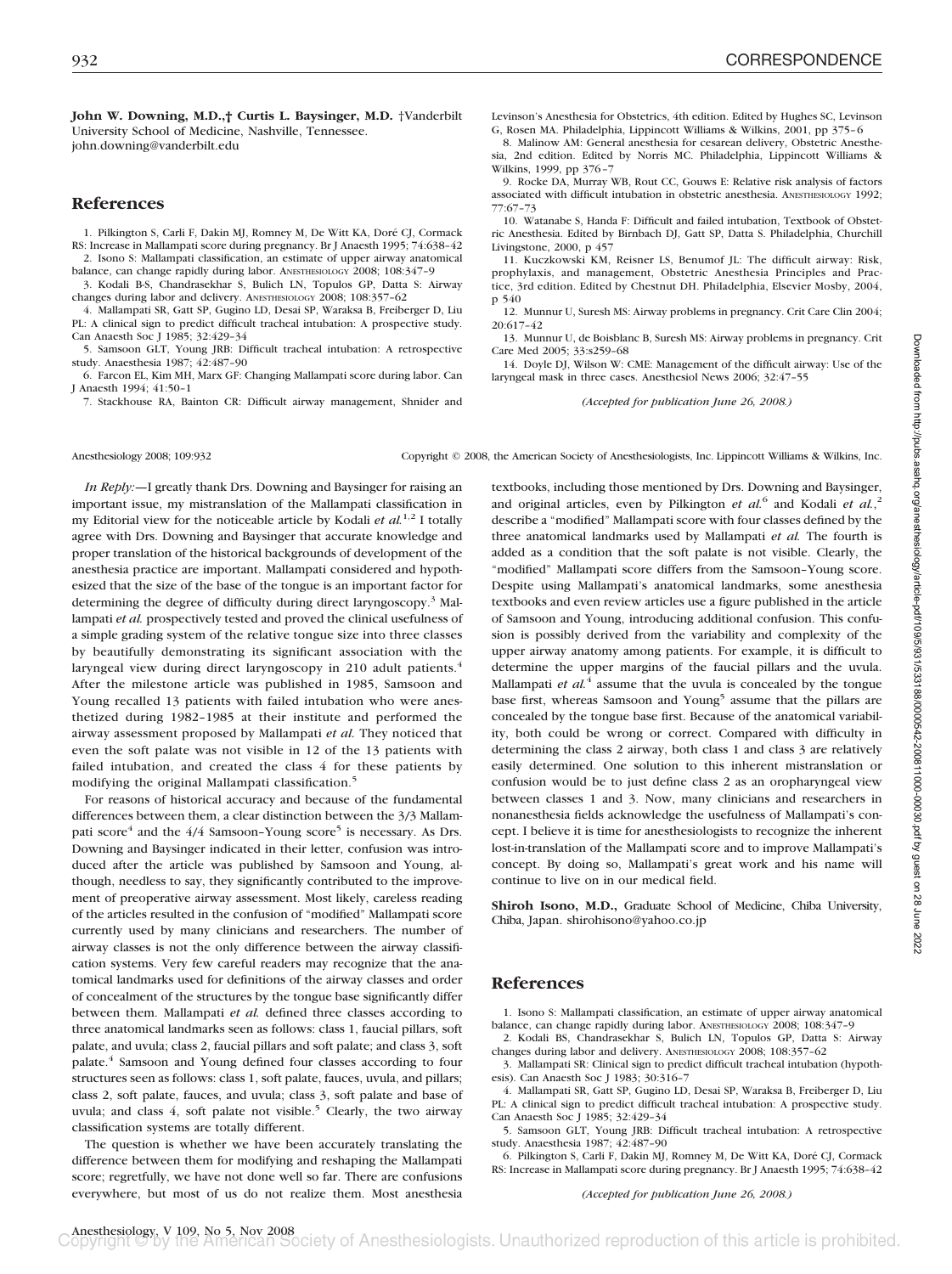# Venous Function and Pressure: What Is Their Role in the Management of Spinal Cord Ischemia after Thoracoabdominal Aortic Aneurysm Repair?

*To the Editor:—*I read with great interest the excellent article by Dr. Gelman in which he discusses the function of the human venous system.<sup>1</sup> Although this review is most comprehensive, it does not detail the role of venous pressure in spinal cord perfusion. This aspect deserves attention because it may influence the management of spinal cord ischemia after thoracoabdominal aortic aneurysm repair.2 In a recent review of 858 thoracoabdominal aneurysm repairs (1990–2006), Dr. Etz *et al.*<sup>2</sup> described the association between postoperative paraplegia and higher mean central venous pressures in the first 5 postoperative hours. Conceptually, this observation makes sense given that net spinal cord perfusion pressure depends on the arteriovenous pressure difference.

As a result, the manipulation of central venous pressure may improve spinal cord perfusion pressure and reverse paraplegia after thoracic aortic surgery. This has already been described for cerebrospinal fluid pressure, where its drainage may significantly impact the management of postoperative paraplegia in this setting.<sup>3</sup>

I congratulate Dr. Gelman on his excellent article that has highlighted the importance of the venous system. I look forward to his comments about the role of venous pressure in the pathophysiology of spinal cord ischemia after descending thoracic aortic reconstruction.

**John G. T. Augoustides, M.D., F.A.S.E.,** Hospital of the University of Pennsylvania, Philadelphia, Pennsylvania. yiandoc@hotmail.com

### **References**

1. Gelman S: Venous function and central venous pressure: A physiologic story. ANESTHESIOLOGY 2008; 108:735–48

2. Etz CD, Luehr M, Kari FA, Bodian CA, Smego D, Plestis K, Griepp RB: Paraplegia after extensive thoracic and thoracoabdominal aortic aneurysm repair: Does critical spinal cord ischemia occur postoperatively? J Thorac Cardiovasc Surg 2008; 135:324–30

3. Cheung AT, Weiss SJ, McGarvey ML, Stecker MM, Hogan MS, Escherich A, Bavaria JE: Interventions for reversing delayed-onset postoperative paraplegia after thoracic aortic reconstruction. Ann Thorac Surg 2002; 74:413–9

*(Accepted for publication July 9, 2008.)*

## Anesthesiology 2008; 109:933–4 Copyright © 2008, the American Society of Anesthesiologists, Inc. Lippincott Williams & Wilkins, Inc. What Is Simple Is Perhaps Not Always the Truth

*To the Editor:—*This letter is in response to the interesting article on venous physiology<sup>1</sup> published in your journal. While the article expands on the thoughts of Arthur Guyton<sup>2</sup> on these matters, it does not acknowledge the presence of other views<sup>3</sup> of what makes the blood go around. The Guyton school of thought says that the loss of elastic energy in driving venous return needs to be restored by the heart.<sup>4</sup> Guyton's opponents opine that circulatory work<sup>5</sup> (integral function of instantaneous pressure and volume decrement) is the elixir of venous flow. To the practicing clinician, the import of either the potential energy in the form of venous volume (Guyton) or a potential energy in the form of an energy derived from ventricular work propelling venous return is only of academic interest; in both models, venous flow ceases very soon after the pump stops! The mean circulatory filling pressure (strictly speaking, the pressure when cardiac output is zero in an experimental model) is therefore critically dependent on pump function. Even as we quibble about physiologic niceties, in the intact animal, the heart as a pump not only affects the fluid mechanics of blood flow; it also affects, and is in turn affected by, the neurohormonal milieu in which it works.<sup>6</sup> Failure of pump function leads to an assortment of chemical mediators that can potentially affect the venous capacity and venous compliance.<sup>7</sup>

Because teleologically the cardiopulmonary apparatus works to perfuse the systemic circulation, it also seems to make more physiologic sense that the venous circuit ends at the pulmonary vein–left atrial level. The right ventricle and the pulmonary circulation are nicely coupled, but either can play rogue (pulmonary hypertension or right ventricular myocardial infarction). The left heart may not then fill adequately. One might argue again that the  $VR = MSFP - RAP/R_v$ relation explains this  $(VR =$  venous return, MSFP = mean systemic filling pressure,  $\text{RAP} = \text{right}$  atrial pressure,  $\text{R}_v = \text{cumulative}$  venous resistance) because the gradient for venous return is decreased when the right atrial pressure is high. I could equally argue that interventricular dependence has compromised left ventricular function and therefore resulted in less work done by it in pushing the blood around! All in all, any analysis of venous function that stops at the right atrium is seemingly not complete.

Arguably, the concept of the splanchnic circulation being a potential booster pump to the larger venous circulation outside it (on account of its large volume and high compliance) is elegant; how well does this model work in clinical practice? Although it offers an elegant explanation of the increase in filling pressure with aortic clamping<sup>8</sup> or the ability to maintain vital perfusion early on with exsanguinating trauma, as the physiologic setting becomes complex (heart failure, septic shock) it becomes increasingly difficult to apply. The author himself points out that adrenergic stress could affect both the changes in stressed volume (the currency of the circulation, in principle) and the effect on mobilization of this very volume. This is an either/or function and it is possible that proportionate to stress, the latter effect predominates. To add to the conundrum, the dynamics of the splanchnic circulation are among the most controversy-ridden areas in our understanding of cardiovascular physiology.<sup>9,10</sup> The circulation seems to be among the vulnerable in terms of ischemia<sup>11</sup>; one cannot imagine a situation of circulatory stress where a *decreased* splanchnic arteriolar resistance with a *decreased* resistance to hepatic outflow (working like an "arteriovenous fistula") can potentially contribute to an *increased* mean circulatory filling pressure. From this perspective, the twocompartment model has limited application in our understanding of most clinical situations causing a circulatory imbalance.

Increased intrathoracic pressure increases transmural central venous pressure. It is suggested that this is made up by squeezing the abdominal venous system (in effect increasing the intra-abdominal pressure) and by mobilizing blood from the gut by an increase in splanchnic arteriolar resistance. Both of these maneuvers are harmful because *any*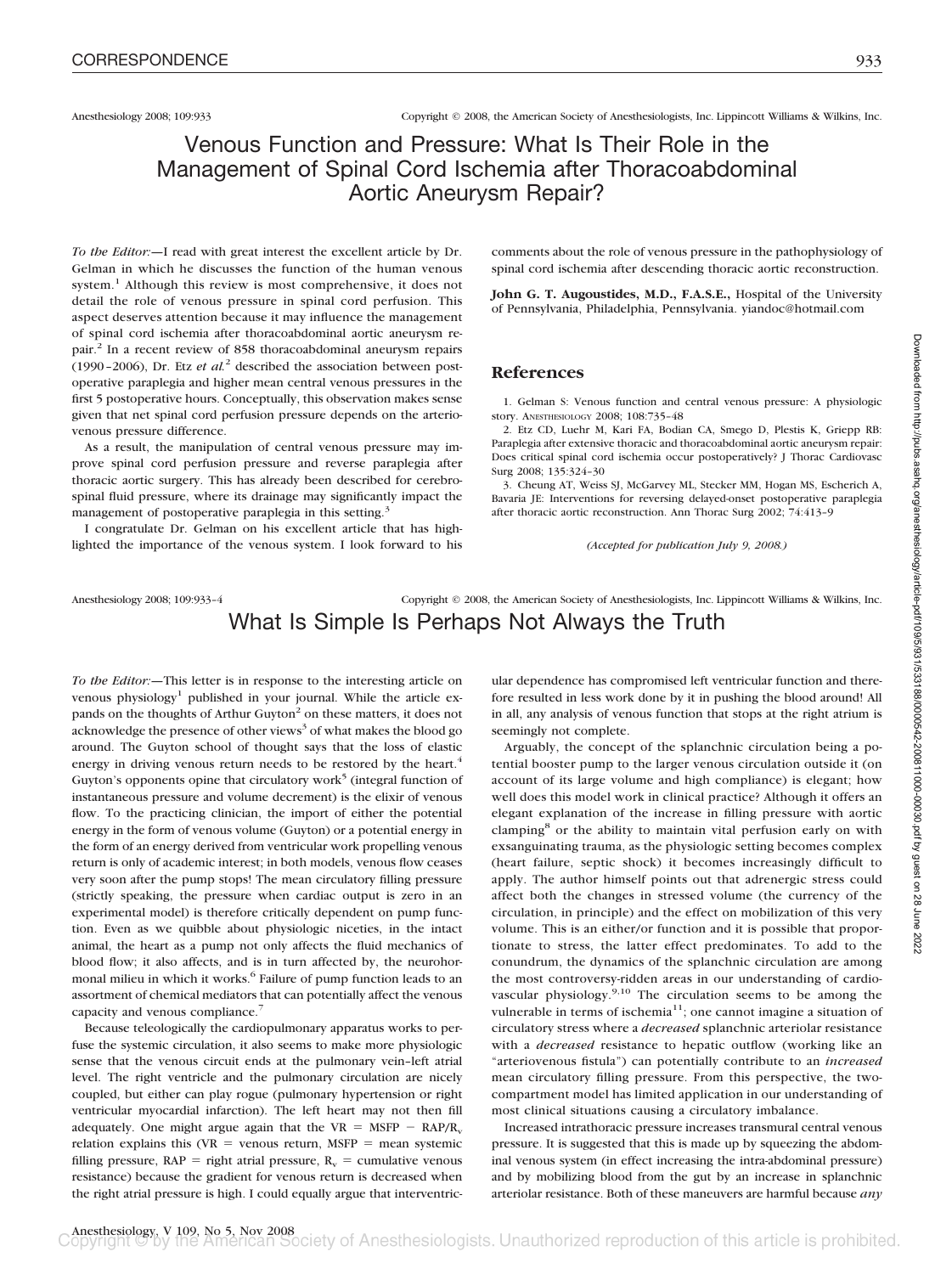splanchnic ischemia is expected to trigger gut cell death, $^{12}$  possible translocation of endotoxin from the gut, and eventual multiorgan disease. It follows that the surmise that increased intra-abdominal pressure (whatever the positive effects on mean systemic filling pressure are) is not harmful is incorrect. Most would agree that significant abdominal hypertension calls for only one therapeutic modality: early abdominal decompression.<sup>13</sup> This alone can prevent the downward spiral of organ ischemia, acidosis, and renal failure. Because the analysis of the venous circulation stops at the right atrium, it cannot account for the effects of increased intrathoracic pressures (upward motion of diaphragm with increased intra-abdominal pressure) on the pulmonary vasculature and the downstream consequences on the right heart.

The commentary on the utility or lack thereof of measured central venous pressures is, of course, timely, considering the ever-increasing evidence base of dynamic circulatory indices. However, one might add, almost in requiem, that increased central venous pressure is still a useful clinical tool in the evaluation of right heart or pericardial disease.

**Aveek Jayant, M.D.,** Sree Chitra Tirunal Institute for Medical Sciences and Technology, Thiruvananthapuram, India. jayant.aveek@gmail.com

### **References**

1. Gelman S: Venous function and central venous pressure. ANESTHESIOLOGY 2008; 108:735–48

2. Guyton AC, Lindsey AW, Kaufmann BW: Effect of mean circulatory filling

pressure and other peripheral circulatory factors on cardiac output. Am J Physiol 1955; 180:463–8

3. Brengelmann GL: Counterpoint: The classical Guyton view that mean systemic pressure, right atrial pressure and venous resistance govern venous return is not correct. J Appl Physiol 2006; 101:1525–6

4. Magder S: Point: The classical Guyton view that mean systemic pressure, right atrial pressure and venous resistance govern venous return is not correct. J Appl Physiol 2006; 101:1523–5

5. Brengelmann GL: A critical analysis of the view that right atrial pressure determines venous return. J Appl Physiol 2003; 84:849–59

6. Schrier RW, Abraham WT: Hormones and hemodynamics in heart failure. N Engl J Med 1999; 341:577–85

7. Balmain S, Padmanabhan N, Ferrell WR, Morton JG, McMurray JJV: Differences in arterial compliance, microvascular function and venous capacitance between patients with heart failure and either preserved or reduced left ventricular systolic function. Eur J Heart Fail 2007; 9:865–71

8. Gelman S: The physiology of aortic clamping and cross clamping. ANESTHESIOLOGY 1995; 82:1026–57

9. Russell JA: Catecholamines and the splanchnic circulation. Crit Care Med 1999; 27:242–3

10. Krejci V, Hiltebrand LB, Jakob SM, Takala J, Sigurdsson GH: Vasopressin in septic shock. Crit Care 2007; 11:R29

11. Humer MF, Phang PT, Friesen BP, Allard MF, Goddard CM, Walley KR: Heterogeneity of gut capillary transit times and impaired gut oxygen extraction in endotoxemic pigs. J Appl Physiol 1996; 81:895–904

12. Hotchkiss RS, Schmieg RA Jr, Swanson PE, Freedman BD, Tinsley KW, Cobb JP, Karl IE, Buchman TG: Rapid onset of intestinal epithelial and lymphocytic apoptotic cell death in patients with trauma and shock. Crit Care Med 2000; 28:3207–17

13. Maerz LJ, Kaplan LJ: Abdominal compartment syndrome. Crit Care Med 2008; 36:S212–5

*(Accepted for publication July 9, 2008.)*

## Anesthesiology 2008; 109:934–5 Copyright © 2008, the American Society of Anesthesiologists, Inc. Lippincott Williams & Wilkins, Inc. Inspiratory Increases in Systolic Blood Pressure ("Delta-up") and Pulse Pressure Are Not Equivalent

*To the Editor:—*We read with interest the recent review by Dr. Gelman on venous function and central venous pressure. In the paragraph on systolic blood pressure and pulse pressure variations, Dr. Gelman describes the effects of positive-pressure ventilation on ventricular and stroke volumes and states that during inspiration, a temporary increase (as compared with end of expiration) in left ventricular (LV) stroke volume, pulse pressure, and systolic blood pressure occurs.<sup>1</sup> This deflection is called "delta-up" and is usually around 2-4 mmHg.<sup>1</sup> Delta-up has effectively been described as reflecting the inspiratory increase in LV stroke volume.<sup>2</sup> However, delta-up actually quantifies the inspiratory increase in systolic blood pressure<sup>2</sup> and may thus result either from an increase in LV stroke volume or an increase in extramural aortic pressure related to the increase in pleural pressure.<sup>3</sup> Unlike the systolic blood pressure, the pulse pressure is directly proportional to LV stroke volume.<sup>3</sup> It is thus the inspiratory increase in pulse pressure (which could be called "deltaPP-up") that reflects the inspiratory increase in LV stroke volume. No study, however, has investigated whether delta-up and deltaPP-up behave similarly among ventilated patients. We recently reviewed 298 arterial blood pressure curves recorded immediately before or after fluid challenges in 35 mechanically ventilated patients (21 men and 14 women, mean  $[\pm SD]$ ) age of  $55 \pm 14$  yr) in the intensive care unit (n = 17) or in the operating room  $(n = 18)$ . Delta-up was measured as previously described (fig.  $1$ ).<sup>4</sup> For each patient, the arterial pressure curve recording with the largest delta-up was then selected. In these 35 recordings, pulse pressure and deltaPP-up (the difference between maximal pulse pressure at inspiration and pulse pressure at end-expiratory pause; fig. 1) were then also measured. We found that deltaPP-up ( $1.6 \pm 1.8$ ) mmHg) was smaller than delta-up  $(5.3 \pm 2.4 \text{ mmHg}; P \le 0.01 \text{ vs.})$ deltaPP-up). All 35 patients had a positive delta-up (range, 2–13 mmHg), whereas deltaPP-up ranged between  $-1$  and 8 mmHg and was positive ( $\geq 1$  mmHg) in only 23 patients ( $P \leq 0.01$  *vs.* delta-up). Among the 16 patients where delta-up was 6 mmHg or greater, deltaPP-up was 2 mmHg or less in 12 patients. These data show that inspiratory increases in systolic blood pressure (delta-up) and pulse pressure (deltaPP-up) are not equivalent. Extramural aortic pressure seems to be the primary determinant of delta-up in many patients. Using delta-up as an indicator of inspiration-induced increase in LV stroke volume may thus be misleading. Finally, it has been suggested that the pulse pressure variation, because it includes this inspiratory increase in LV stroke volume that is not related to fluid responsiveness, may falsely predict positive responses to volume expansion.<sup>3,5</sup> In the current study, where the criterion for selection of arterial curves was a large delta-up, deltaPP-up was large enough to potentially result in such false-positive pulse pressure variation in only one patient  $(deltaPP-up = 8 mmHg [13% of the pulse pressure]; pulse pressure$ variation =  $15\%$ ; delta-up =  $13 \text{ mmHg}$ ; delta-down =  $3 \text{ mmHg}$ ). This strongly suggests that this theoretical limitation of pulse pressure variation may be relevant in only a small proportion of patients. In any case, deltaPP-up, but not delta-up, should be measured to detect such occurrence.

Benoît Tavernier, M.D., Ph.D.,\* Emmanuel Robin, M.D., Ph.D., **Fabrice Granet, M.D.** \*Centre Hospitalier Universitaire de Lille, Lille, France. btavernier@chru-lille.fr

## **References**

1. Gelman S: Venous function and central venous pressure: A physiologic story. ANESTHESIOLOGY 2008; 108:735–48

Anesthesiology, V 109, No 5, Nov 2008<br> **Copyright C'by the American Society** of Anesthesiologists. Unauthorized reproduction of this article is prohibited.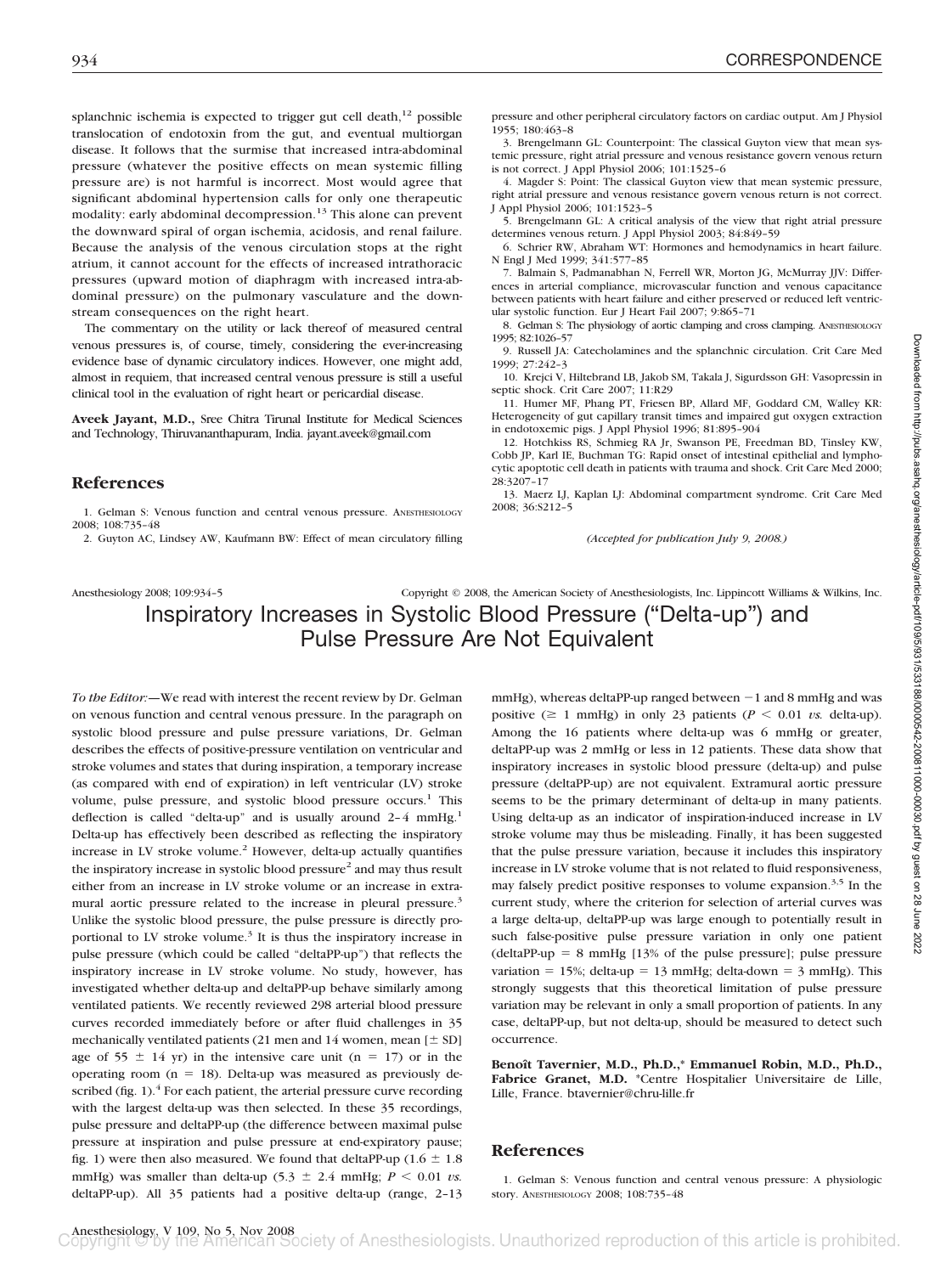

**End-expiratory pause** 

**Fig. 1. Respiratory changes in arterial blood pressure in a mechanically ventilated patient. The difference between the maximum systolic blood pressure and the systolic blood pressure during end-expiratory pause (end of recording) defines delta-up. The difference between the maximum pulse pressure (PPmax, with pulse pressure systolic minus diastolic pressure) and the pulse pressure during end-expiratory pause (PPref) defines deltaPP-up. In this typical example, delta-up 7 mmHg, whereas**  $delta$ P-up = 1 mmHg.

2. Perel A: Assessing fluid responsiveness by the systolic pressure variation in mechanically ventilated patients. ANESTHESIOLOGY 1998; 89:1309–10

3. Michard F, Teboul JL: Using heart-lung interactions to assess fluid responsiveness during mechanical ventilation. Crit Care 2000; 4:282–9

4. Tavernier B, Makhotine O, Lebuffe G, Dupont J, Scherpereel P: Systolic

pressure variation as a guide to fluid therapy in patients with sepsis-induced hypotension. ANESTHESIOLOGY 1998; 89:1313–21

5. Perel A: Automated assessment of fluid responsiveness in mechanically ventilated patients. Anesth Analg 2008; 106:1031–3

*(Accepted for publication July 9, 2008.)*

Downloaded from http://pubs.asahq.org/anesthesiology/article-pdf/109/5/931/533188/0000542-200811000-00030.pdf by guest on 28 June 2022

Downloaded from http://pubs.asahq.org/anesthesiology/article-pdf/109/5/931/533188/000642-2008100-00030.pdf by guest on 28 June 2022

Anesthesiology 2008; 109:935–6 Copyright © 2008, the American Society of Anesthesiologists, Inc. Lippincott Williams & Wilkins, Inc.

*In Reply:*—I agree with Dr. Augoustides that my review article<sup>1</sup> "does not detail the role of venous pressure in spinal cord perfusion." The review is focused "on the gross physiologic relation within the venous system."1 (p735) Therefore, I did not discuss the role of veins in different organs and systems. Nevertheless, the issue *per se* is quite important. The spinal cord injury during surgical repair of thoracoabdominal aneurysms to a great extent depends on a dramatic decrease in spinal cord perfusion pressure, which is defined as a difference between distal aortic pressure minus cerebrospinal fluid pressure or venous pressure, whichever is higher. It is clear from this simple equation that the higher the central venous pressure (CVP) is, the lower perfusion pressure would be. The work by Etz *et al.*<sup>2</sup> quoted by Dr. Augoustides does not prove but is in agreement with the speculation above. Their and other observations strongly suggest that a high CVP can be dangerous for this patient population. Interestingly, similar situations can be observed in patients undergoing liver transplantation: A high CVP may jeopardize the perfusion of the transplanted liver. Therefore, I agree with Dr. Augoustides that increased intramural and transmural CVP can be detrimental to perfusion of quite a few organs, including the spinal cord. Finally, I thank Dr. Augoustides for high evaluation of my review article.

I am very thankful to Dr. Jayant for bringing to our attention an excellent and innovative work by Brengelmann.<sup>3,4</sup> Compared with the classic work of Guyton, Brengelmann and also Levy<sup>5</sup> have introduced an interesting and important concept emphasizing the role of the heart as a pump and shifts of blood volume within the circulatory system. Regarding the volume shifts, the discussion of the flow–pressure– volume relation in figure 3 of the review<sup>1 (p737)</sup> as well as the twocompartment model<sup>(pp739-41)</sup> address this issue. Regarding pump function, Levy and Brengelmann are correct in that it is crucially important that circulation stop without a pump. The Guyton concept of mean circulatory filling pressure (MCFP) is not necessarily incorrect: Stress volume and pump function are needed to maintain MCFP, and only then (when it is maintained by stress volume and pump function) does MCFP become the driving force for venous return. This is why Rothe<sup>6</sup> declared that the MCFP is the "pivoting pressure," emphasizing the importance of this pressure as a driving force for venous return.

At the end of his first paragraph, Dr. Jayant correctly says that "failure of pump function leads to an assortment of chemical mediators that can... affect the venous capacity." I agree. In the second paragraph of the letter, Dr. Jayant expresses the thought that analysis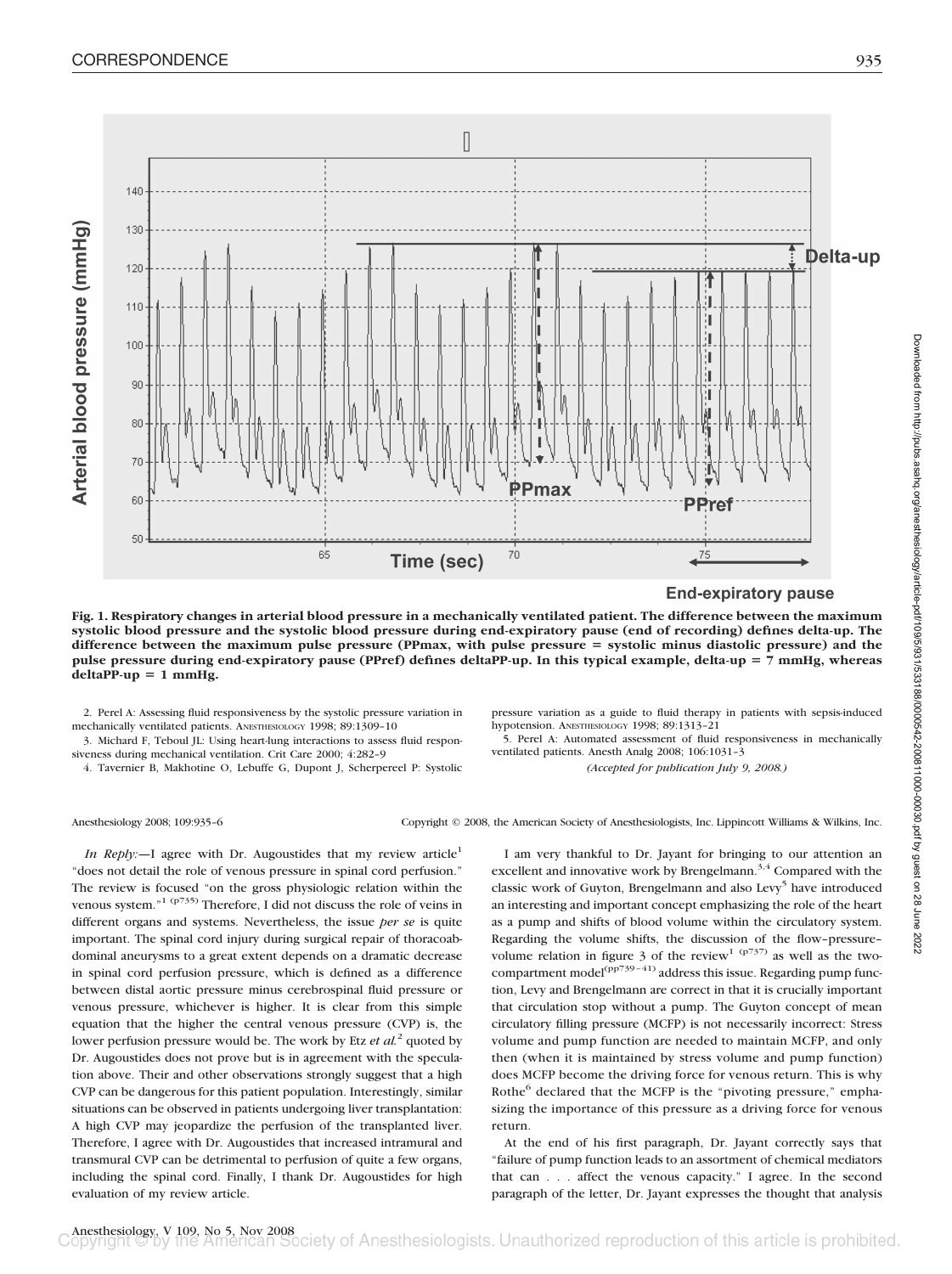of the overall circulatory system "that stops at the right atrium is seemingly not complete." I also agree. The review in question focuses only on the venous system,<sup>1</sup> ( $p735$ ) not on "the overall circulatory system." The fact that the review does not discuss in detail heart and pulmonary circulation should not be construed to say that I do not believe that these parts of the circulation are important. The review describes the venous system itself in more detail than the work by Levy and Brengelmann does; the latter focuses more on the overall cardiovascular system than on the details of the venous system *per se*. If I had introduced the concept described by Brengelmann, I would have had to delete something else that in my mind is more relevant to the focus of the review.

In the third paragraph of his letter, Dr. Jayant says that the twocompartment model described in my review "offers an elegant explanation of the increase in filling pressure with aortic clamping." Then Dr. Jayant says that "as the physiologic setting becomes complex (heart failure . . .) it becomes increasingly difficult to apply." Not at all. As I mentioned in my review,<sup>1 (p737)</sup> a decrease in cardiac output due to cardiac failure would decrease flow from the splanchnic arteries, decrease volume within splanchnic veins, and shift this volume to the systemic circulation, increasing preload and recruiting the Frank– Starling mechanism.

A few lines later, I am afraid Dr. Jayant does not properly distinguish the two compartments within the venous system: "working like an arteriovenous fistula" in my example is related to a decrease in arterial resistance in the fast (main) compartment rather than to a decrease in resistance to hepatic outflow (slow compartment). Despite that these specific examples that Dr. Jayant lists in this paragraph fit quite well (and can be easily explained by) the two-compartment model, I agree conceptually that not all physiologic and pathophysiologic observations can fit this model. Models rarely if ever explain everything.

In the same paragraph, Dr. Jayant separates changes in stress volume from the mobilization of this volume; then he says, "This is an either/or function." I disagree. This is the same function: Mobilization of blood volume from the splanchnic system is an increase in stress volume secondary to the shift of blood from unstressed volume.

In the fourth paragraph of his letter, Dr. Jayant writes that "increased intrathoracic pressure increases transmural central venous pressure." This is wrong in most situations and is certainly wrong in the situation when an increase in intrathoracic pressure is due to routine controlled ventilation in a patient with normal heart function and blood volume. In such a situation, transmural CVP does not increase; only intramural CVP does. When intramural CVP is increased, the sympathetic nervous system is moderately activated, leading to an increase in splanchnic arterial resistance (associated with a passive recoil of splanchnic veins) as well as active constriction of the splanchnic veins (veins are much more sensitive to sympathetic stimulation than arteries), $\frac{7}{7}$  working in concert with squeezing the abdominal venous system by the shift of the diaphragm downward and increasing intraabdominal pressure. These responses increase stressed volume and then MCFP, which maintains the baseline pressure gradient for venous return (MCFP CVP). This does not lead, as Dr. Jayant suggests, to splanchnic ischemia. If it did, we would be dead before we started walking: Every time we stand up, a low degree of sympathetic stimulation occurs, and blood shifts from the splanchnic veins into the systemic circulation to increase stress volume and MCFP, maintaining normal transmural CVP and venous return. Only a high degree of sympathetic nervous tone might lead to severe arterial constriction within the splanchnic vasculature, which might jeopardize blood supply to the gut. Dr. Jayant writes "most would agree that significant abdominal hypertension calls for only one therapeutic modality: early abdominal decompression." I disagree only with the word *most*: I would say that *all* would agree with this notion. Therefore, the whole point here is the degree of increase in sympathetic nervous system discharge: A low degree is absolutely needed for every moment of survival, whereas a high degree is dangerous.1 (pp739,741,744)

Finally, I am happy that Dr. Jayant, having a very critical mind, agrees with me that "increased central venous pressure is still a useful clinical tool in the evaluation of right heart or pericardial disease"; I say so in the review.<sup>(p744)</sup> Therefore, I would not think that my review is a requiem to the CVP; it is rather an opera; *opera* in Latin means "labor" or "work produced," where many parts (singing, dancing, visual art, music, and so on) are put together.<sup>8</sup>

We should be thankful to Dr. Tavernier *et al.* for sharing with us their recent observations on the importance of an increase in pulse pressure (deltaPP-up) compared with an increase in systolic pressure  $(delta-up)$ , mentioned in my review.<sup>1</sup> In the review, I was talking about both systolic pressure variation (SPV) and pulse pressure variation (PPV). I started the description with delta-up; however, just a few lines later I wrote about delta-down, mentioning that it is larger than delta-up and referring to the total SPV: delta-up plus delta-down. In SPV, delta-down plays a more important role than delta-up does, not only because it is larger but also because it reflects the volume status, as was shown by Dr. Tavernier *et al.* a decade ago.<sup>9</sup> Practically, it is much easier to assess SPV than PPV. I agree that PPV is considered to be a more accurate indicator of responsiveness to fluid load than SPV is; however, the differences between them are really minimal.<sup>10</sup> For example, a relatively recent study demonstrated that the coefficients of correlation between stroke volume and SPV or PPV were exactly the same: 0.91.<sup>11</sup>

Other investigators also found that SPV and PPV were the most accurate predictors of fluid responsiveness, even emphasizing that SPV was more independent of the setting of mechanical ventilation.<sup>12</sup> Therefore, mainly based on the simplicity and usefulness of using the SPV, this section of the review<sup>1</sup> addressed the SPV as a total, with the main component of delta-down rather than focusing only on delta-up. Obviously, I would echo the opinion of Dr. Tavernier *et al.* that if one has an opportunity in clinical practice to assess PPV with separation of deltaPP-up and deltaPP-down, it would ensure more accurate assessment of patient's volume status.

**Simon Gelman, M.D., Ph.D., F.A.N.Z.C.A.,** Brigham and Women's Hospital, Boston, Massachusetts. sgelman@partners.org

## **References**

1. Gelman S: Venous function and central venous pressure: A physiologic story. Anesth 2008; 108:735–48

2. Etz CD, Luehr M, Kari FA, Bodian CA, Smego D, Plestis K, Griepp RB: Paraplegia after extensive thoracic and thoracoabdominal aortic aneurysm repair: Does critical spinal cord ischemia occur postoperatively? J Thorac Cardiovasc Surg 2008; 135:324–30

3. Brengelmann GL: A critical analysis of the view that right atrial pressure determines venous return. J Appl Physiol 2003; 94:849–59

4. Brengelmann GL: Counterpoint: The classical Guyton view that mean systemic pressure, right atrial pressure and venous resistance govern venous return is not correct. J Appl Physiol 2006; 101:1525–6

5. Levy MN: The cardiac and vascular factors that determine systemic blood flow. Circ Res 1979; 44:739–47

6. Rothe CF: Mean circulatory filling pressure: Its meaning and measurement. J Appl Physiol 1993; 74:499–509

7. Karim F, Hainsworth R: Responses of abdominal vascular capacitance to stimulation of sympathetic nerves. Am J Physiol 1976; 231:434–40

8. The New Shorter Oxford English Dictionary, vol. 2. Oxford, Oxford University Press, 1993, p 2005

9. Tavernier B, Makhotine O, Lebuffe G, Dupont J, Scherpereel P: Systolic pressure variation as a guide to fluid therapy in patients with sepsis-induced hypotension. ANESTHESIOLOGY 1998; 89:1313–21

10. Perel A: Automated assessment of fluid responsiveness in mechanically ventilated patients. Anesth Analg 2008; 106:1031–3

11. Berkenstadt H, Friedman Z, Preisman S, Keidan I, Livingstone D, Perel A: Pulse pressure and stroke volume variations during severe haemorrhage in ventilated dogs. Br J Anaesth 2005; 94:721–6

12. Preisman S, Kogan S, Berkenstadt H, Perel A: Predicting fluid responsiveness in patients undergoing cardiac surgery: Functional haemodynamic parameters including the respiratory systolic variation test and static preload indicators. Br J Anaesth 2005; 95:746–55

#### *(Accepted for publication July 9, 2008.)*